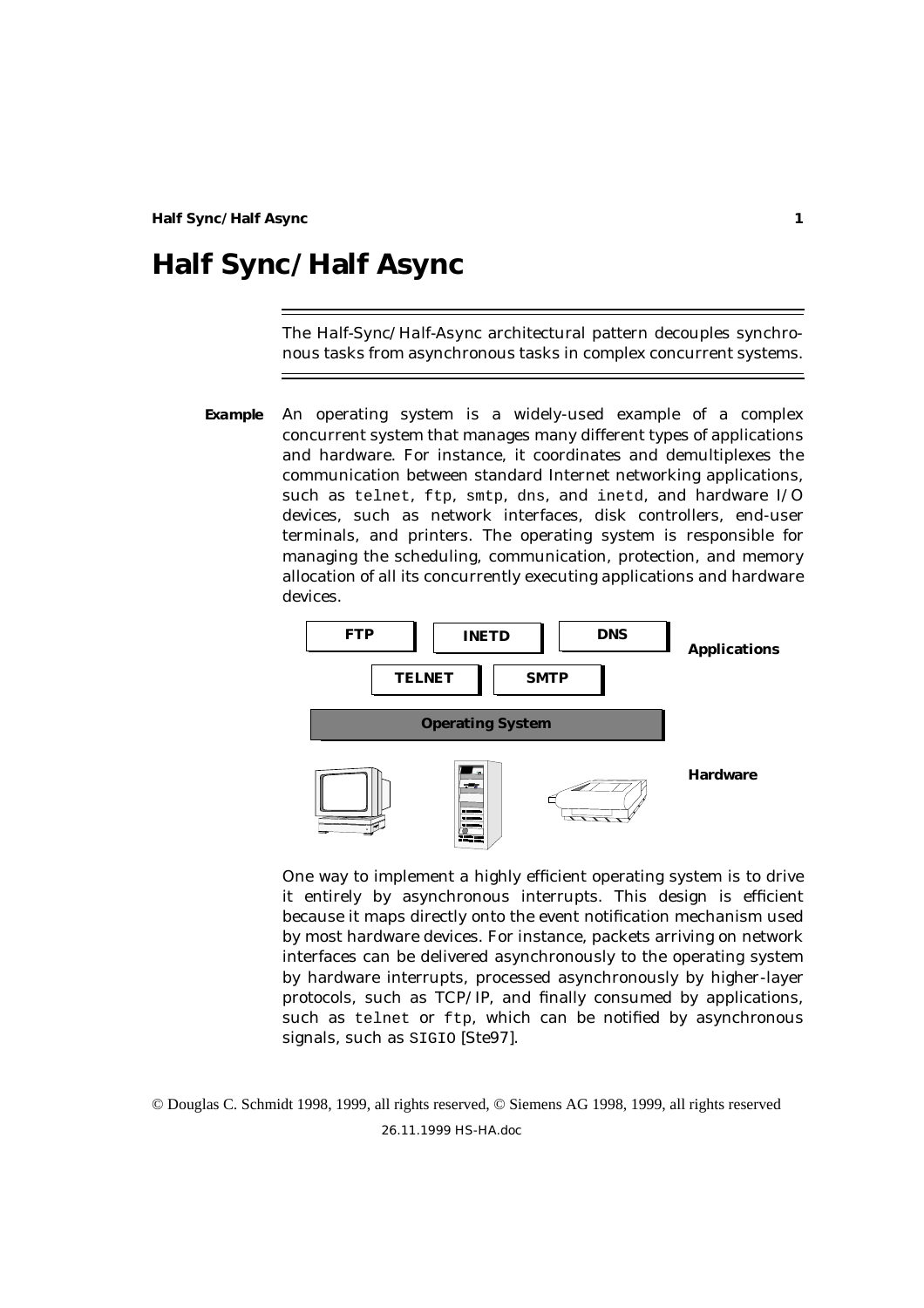Experience has shown, however, that it is hard to develop complex concurrent systems that are based entirely on asynchronous processing. In particular, the effort required to program, validate, debug, and maintain asynchronous applications can be prohibitively expensive, tedious, and error-prone. Therefore, many software developers prefer to use synchronous programming techniques, such as multi-threading or multi-processing, which may be easier to learn and understand than asynchronous techniques, such as signals or interrupts.

Unfortunately, basing complex concurrent systems entirely on synchronous processing often makes it hard to meet stringent quality of service requirements. This problem stems from the additional time and space overhead associated with implementations of synchronous multi-threading or multi-processing techniques. These synchronous techniques are typically less efficient because they add more abstraction layers between asynchronously triggered hardware devices, operating system services, and higher-level applications.

Thus, a key challenge facing developers of complex concurrent systems is how to structure asynchronous and synchronous processing in order to reconcile the need for programming simplicity with the need for high quality of service. There is a strong incentive to use a synchronous processing model to simplify application programming. Likewise, there is a strong incentive to use asynchrony to improve quality of service.

- **Context** A complex concurrent system that performs both asynchronous and synchronous processing.
- **Problem** Complex concurrent systems are often characterized by a mixture of asynchronous and synchronous tasks that must be processed at various levels of abstraction. These types of systems require the simultaneous resolution of the following two *forces*:
	- Certain tasks in complex concurrent systems must be processed asynchronously in order to satisfy quality of service requirements. For instance, protocol processing within an operating system kernel is typically asynchronous because I/O devices are driven by interrupts that are triggered by the network interface hardware. If these asynchronous interrupts are not handled immediately the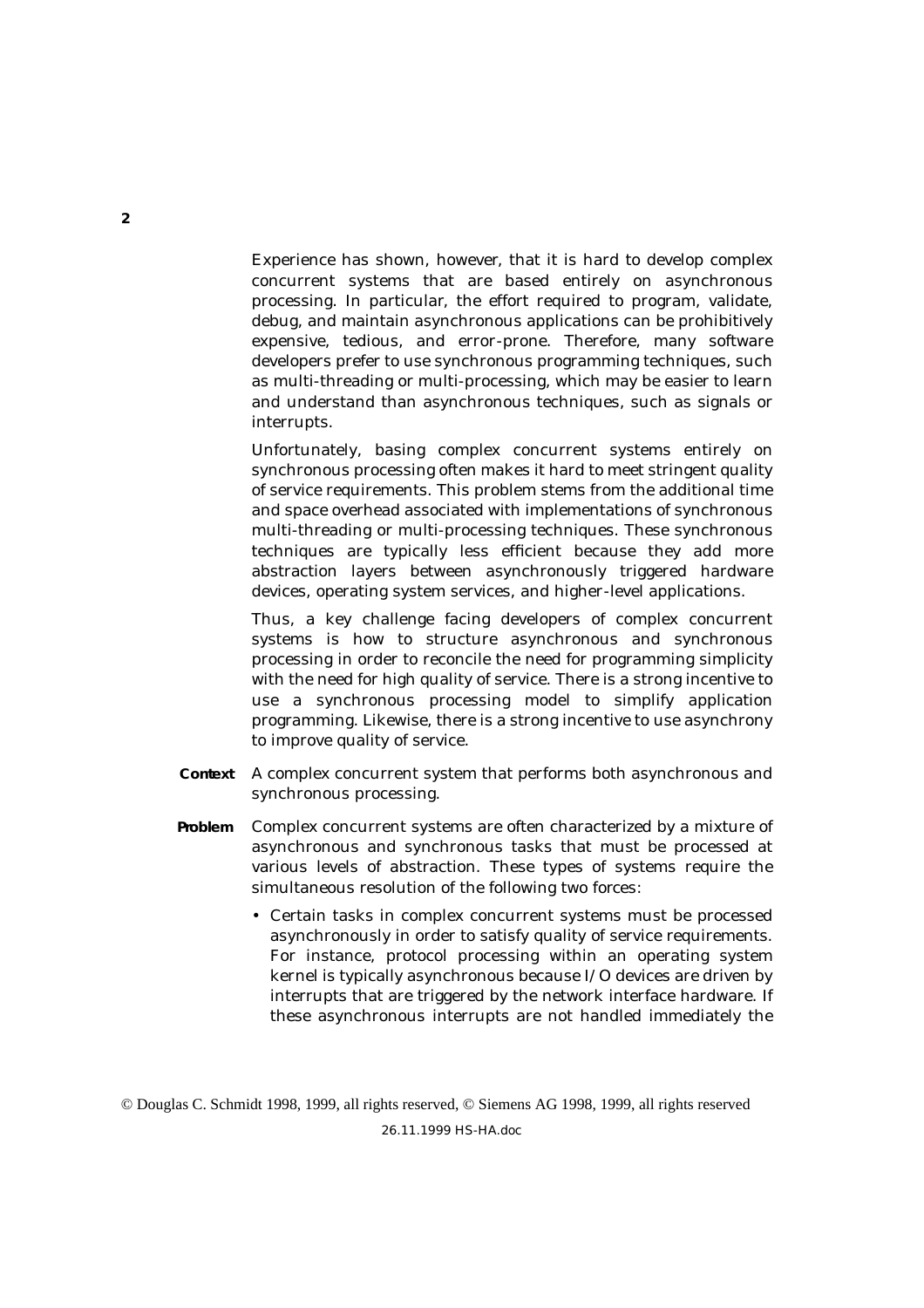hardware may function incorrectly by dropping packets or corrupting hardware registers and memory buffers.

It is hard, however, to write complex programs where all tasks are triggered entirely by asynchronous interrupts. In particular, asynchrony can cause subtle timing problems and race conditions when a thread of control is preempted by an interrupt handler. Moreover, in addition to a run-time stack, asynchronous programs often require data structures that contain additional state information. When interrupts occur, programmers must save and restore these data structures explicitly, which is tedious and errorprone. In addition, it is hard to debug asynchronous programs because interrupts can occur at different, often non-repeatable, points of time during program execution.

In contrast, it may be easier to write synchronous programs because tasks can be constrained to occur at well-defined points in the processing sequence. For instance, programs that use synchronous read() and write() system calls can block awaiting the completion of I/O operations. The use of blocking I/O allows programs to maintain state information and execution history in their run-time activation record stack, rather than in separate data structures that must be managed by programmers explicitly.

• Although synchronous programs are generally easier to write, there are circumstances where quality of service requirements cannot be achieved if many or all tasks are processed synchronously within separate threads of control. The problem stems from the fact that each thread contains resources, such as a run-time stack, a set of registers, and thread-specific storage, that must be created, stored, retrieved, synchronized, and destroyed by a thread manager. A non-trivial amount of time and space may be required to manage threads. For example, if an operating system associates a separate thread to process each hardware I/O device synchronously within the kernel, the thread management overhead can be excessive.

In contrast, it may be more efficient to write asynchronous programs because tasks can be mapped directly onto hardware or software interrupt handlers. For instance, asynchronous I/O based on interrupt-driven DMA enables communication and computation to proceed simultaneously and efficiently. Likewise,

<sup>©</sup> Douglas C. Schmidt 1998, 1999, all rights reserved, © Siemens AG 1998, 1999, all rights reserved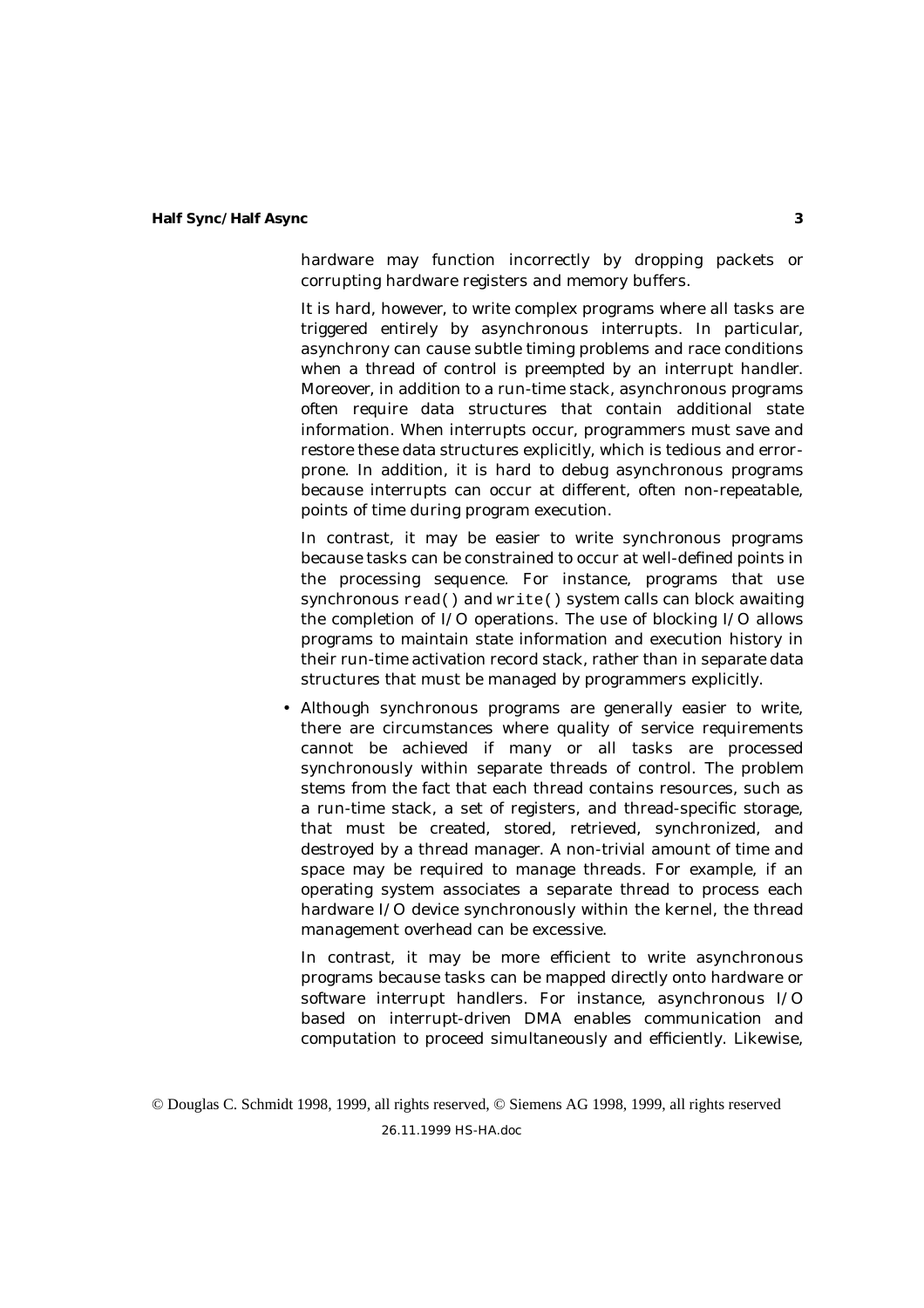asynchronous systems structured using interrupts may incur less overhead from context switching [SchSu95] than equivalent synchronous systems structured using threads because the information needed to maintain program state can be reduced.

Although the need for both programming simplicity *and* high quality of service may appear to conflict, it is essential that both these forces be resolved effectively in complex concurrent systems.

- **Solution** Decompose the tasks in the system into three layers: *synchronous*, *asynchronous*, and *queueing*. Process higher-layer tasks, such as database queries or file transfers, *synchronously* in separate threads or processes in order to simplify concurrent programming. Conversely, process lower-layer tasks, such as servicing interrupts from network interfaces, *asynchronously* in order to enhance quality of service. Communication between tasks residing in the separate synchronous and asynchronous layers should be mediated by a *queueing* layer.
- **Structure** The participants in the Half-Sync/Half-Async pattern include the following:

A *synchronous task layer* performs high-level processing tasks. Tasks in the synchronous layer run in separate threads or processes that have their own run-time stack and registers. Therefore, they can block while performing synchronous operations, such as I/O. For instance, application processes can use read() and write() system calls to perform I/O synchronously for their high-level tasks.

An *asynchronous task layer* performs lower-level processing tasks, which typically emanate from multiple external I/O sources. Tasks in the asynchronous layer do not have a dedicated run-time stack or registers. Thus, they cannot block indefinitely while performing asynchronous operations. For instance, I/O devices and protocol processing in operating system kernels typically perform their tasks asynchronously, often in interrupt handlers.

A *queueing layer* provides a buffering point between the synchronous task layer and the asynchronous task layer. Messages produced by asynchronous tasks are buffered at the queueing layer for subsequent retrieval by synchronous tasks and vice versa. In addition, the queueing layer is responsible for notifying tasks in one layer when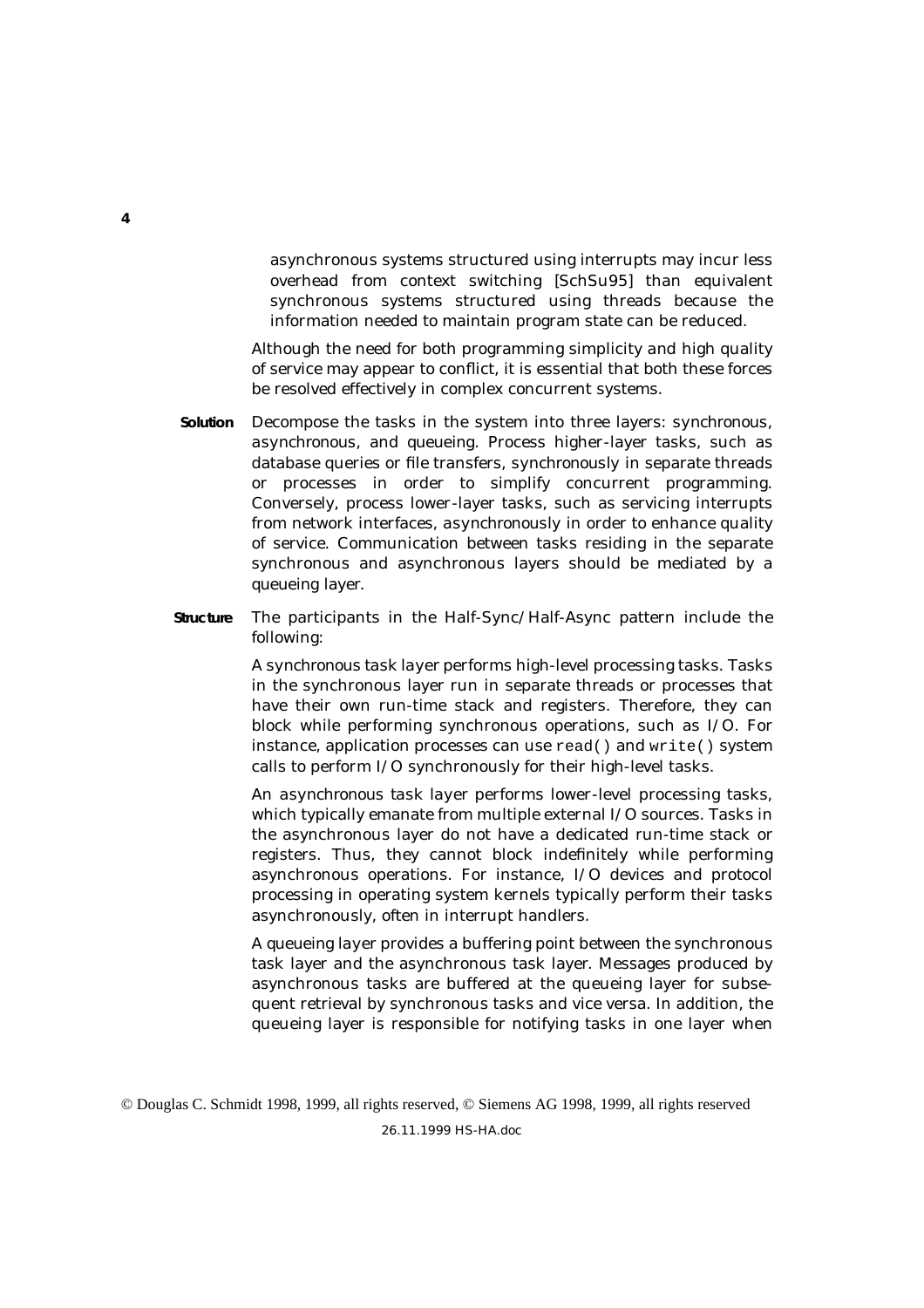messages are passed to them from the other layer. For instance, operating systems typically provide a socket layer that serves as the buffering and notification point between the synchronous application processes and the asynchronous I/O hardware devices in the kernel.

*External I/O sources* generate events that are received and processed by the asynchronous task layer. For example, network interfaces, disk controllers, and end-user terminals are common sources of external I/O events for operating systems.

| <b>Class</b><br>Synchronous<br><b>Task Layer</b><br>Responsibility<br><b>Executes high-lev-</b><br>el processing tasks<br>synchronously | <b>Collaborator</b><br>• Queuing Layer                                         | <b>Class</b><br>Asynchronous<br><b>Task Layer</b><br><b>Responsibility</b><br><b>Executes low-level</b><br>processing tasks<br>asynchronously | <b>Collaborator</b><br>• Queuing Layer            |
|-----------------------------------------------------------------------------------------------------------------------------------------|--------------------------------------------------------------------------------|-----------------------------------------------------------------------------------------------------------------------------------------------|---------------------------------------------------|
| <b>Class</b><br><b>Queuing Layer</b><br><b>Responsibility</b>                                                                           | <b>Collaborator</b><br>Asynchronous<br>Task Layer<br>Synchronous<br>Task Layer | <b>Class</b><br>External<br>$I/O$ Source                                                                                                      | <b>Collaborator</b><br>Asynchronous<br>Task Layer |
| • Provides a buffering<br>between the<br>synchronous task<br>layer and the<br>asynchronous task<br>layer                                |                                                                                | <b>Responsibility</b><br><b>Generates events</b><br>$\bullet$<br>received and<br>processed by the<br>asynchronous task<br>layer               |                                                   |

The following simplified UML class diagram illustrates the structure and relationships between these participants.



26.11.1999 HS-HA.doc © Douglas C. Schmidt 1998, 1999, all rights reserved, © Siemens AG 1998, 1999, all rights reserved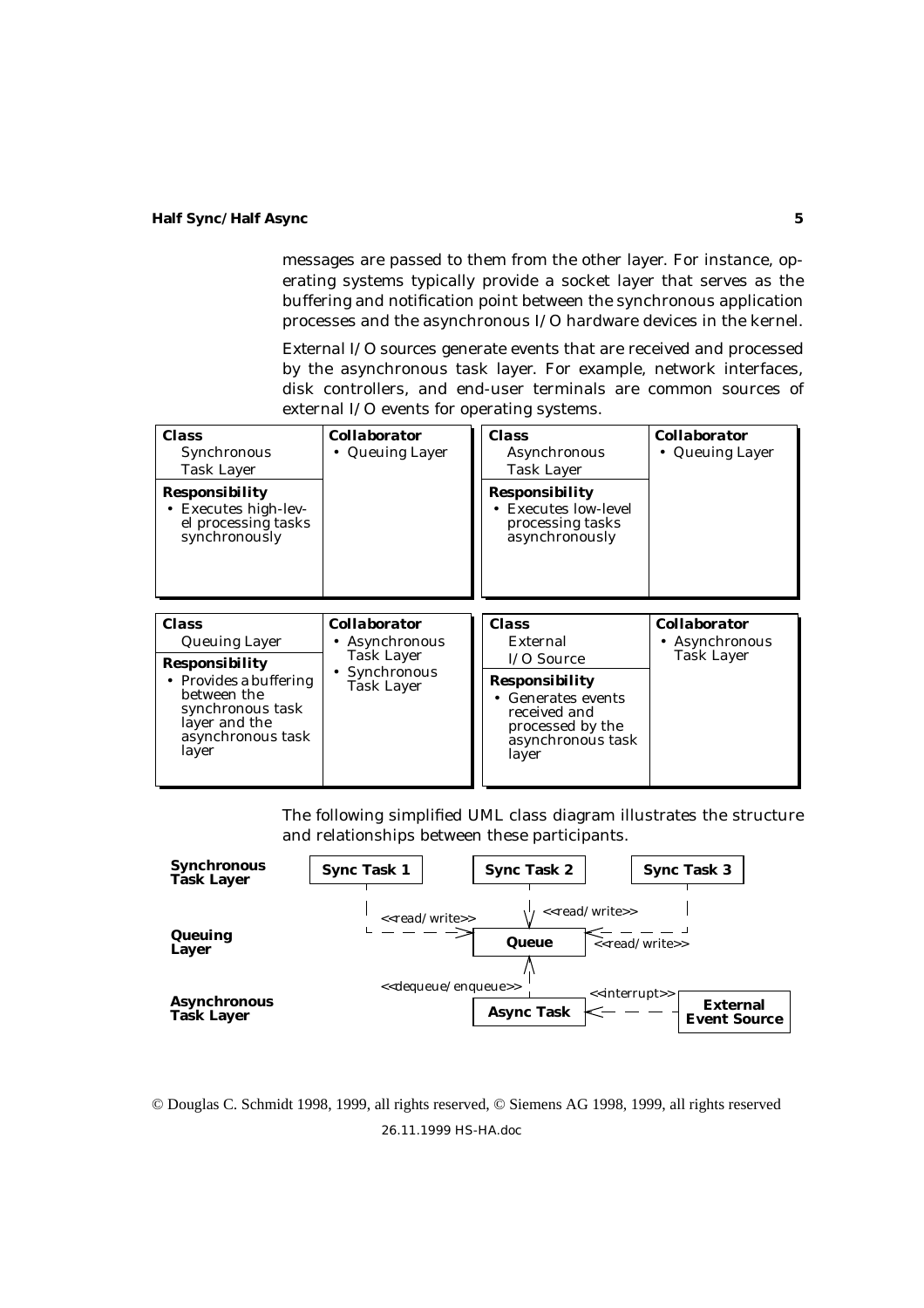- **Dynamics** Asynchronous and synchronous layers in the Half-Sync/Half-Async pattern interact in a 'producer/consumer' manner by exchanging messages via a queueing layer. Below, we describe three phases of interactions that occur when input arrives 'bottom-up' from external I/O sources,
	- *Asynchronous phase*. In this phase, external sources of input interact with the asynchronous task layer via interrupts or asynchronous event notifications. When asynchronous tasks are finished processing their input they can communicate to the designated tasks in the synchronous layer via the queueing layer.
	- *Queueing phase*. In this phase, the queueing layer buffers input passed from the asynchronous layer to the synchronous layer and notifies the synchronous layer that input is available.
	- *Synchronous phase*. In this phase, tasks in the synchronous layer retrieves and processes input placed into the queueing layer by tasks in the asynchronous layer.



The interactions between layers and components is similar when output arrives 'top-down' from tasks in the synchronous layer.

© Douglas C. Schmidt 1998, 1999, all rights reserved, © Siemens AG 1998, 1999, all rights reserved 26.11.1999 HS-HA.doc

#### **6**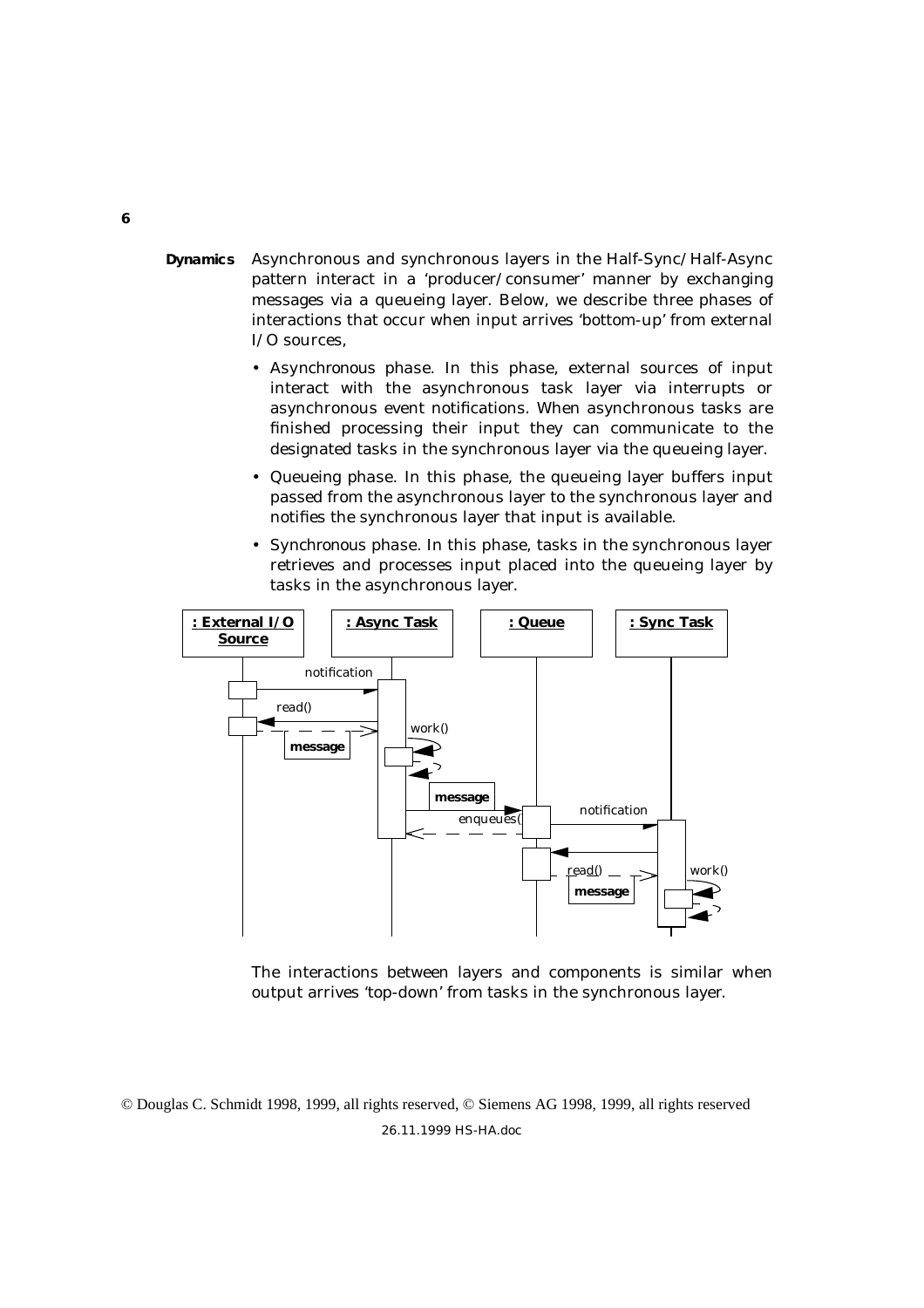- **Implementation** This section describes how to implement the Half-Sync/Half-Async pattern by factoring out tasks in a complex concurrent system into synchronous and asynchronous layers that communicate solely through a queueing layer.
	- 1 *Decompose the overall system into three layers*: synchronous, asynchronous, and queueing. The following criteria can be used to determine where various tasks are configured into a system architecture designed according to the Half-Sync/Half-Async pattern.
	- 1.1 *Identify higher-level or long-duration tasks and configure them into the synchronous layer*. Many tasks in a complex concurrent system are easier to implement using synchronous processing. Often, these tasks perform relatively high-level or long-duration application processing, such as transferring large streams of data<sup>1</sup> or performing database queries. Tasks in the synchronous layer may block for prolonged periods awaiting responses in accordance with application protocols. If the data is not yet available, these synchronous tasks can block at the queueing layer until the data arrives.
	- 1.2 *Identify lower-level or short-duration tasks and configure them into the asynchronous layer*. Other tasks in a system cannot block for prolonged periods of time. Often, these tasks perform lower-level or short-duration system processing that interacts with external sources of events, such as graphical user interfaces or interruptdriven hardware network interfaces. To increase efficiency and ensure response-time, these sources of events must be serviced rapidly without blocking. Thus, these tasks are triggered by asynchronous notifications or interrupts from external I/O sources and run to completion, at which point they can insert their results into the queueing layer.
	- 1.3 *Identify inter-layer communication tasks and configure them into the queueing layer*. The queueing layer is a mediator [GHJV95] that exchanges messages between tasks in the asynchronous and synchronous layers. The protocols used by tasks in the synchronous and asynchronous layers to exchange messages is orthogonal to the tasks performed by the queueing layer. Tasks associated with the

<sup>1.</sup> The Web server example from the Proactor pattern description (121) illustrates these types of long-duration operations.

<sup>©</sup> Douglas C. Schmidt 1998, 1999, all rights reserved, © Siemens AG 1998, 1999, all rights reserved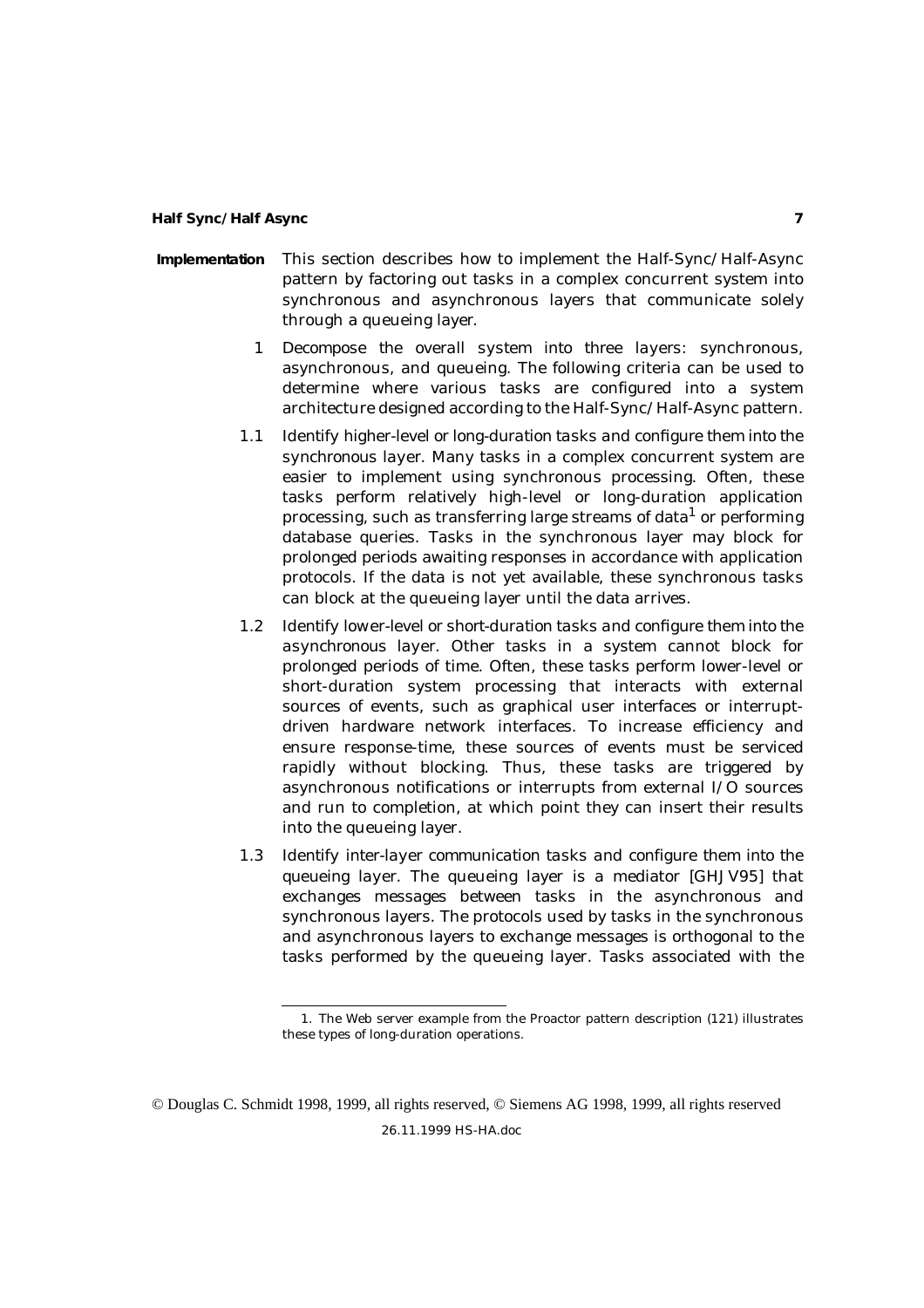queueing layer include buffering and notification, layer-to-layer flow control, and data copying.

- 2 *Implement the three layers*. The three layers in the Half-Sync/Half-Async pattern can be implemented as follows.
- 2.1 *Implement the synchronous layer*. A common way to implement higher-level or long-duration tasks is to use the Active Object pattern (269). The Active Object pattern decouples method execution from method invocation to simplify synchronized access to a shared resource by methods invoked in different threads of control. Thus, active objects can block, such as when performing synchronous I/O, because they have their own run-time stack and registers.

*Implement the asynchronous layer*. These lower-level or shorterduration tasks can be implemented using *passive objects*, which borrow their thread of control from elsewhere, such as the calling thread or a separate interrupt stack. Therefore, to ensure adequate response time for other system tasks, such as high-priority hardware interrupts, these tasks must run asynchronously and cannot block for long periods of time. There are several ways to process asynchronous tasks:

- *Demultiplex events from external sources using the Reactor or Proactor patterns*. The Reactor pattern (97) is responsible for demultiplexing and dispatching of multiple event handlers that are triggered when it is possible to initiate an operation without blocking. The Proactor pattern (121) supports the demultiplexing and dispatching of multiple event handlers that are triggered by the completion of asynchronous operations. The behavior of both patterns is similar, however, in that a handler cannot block for long periods of time without disrupting the processing of other event sources.
- *Implement a multi-level interrupt scheme*. These implementations allow non-time critical processing to be interrupted by higherpriority tasks, such as hardware interrupts, if higher priority events must be handled before the current processing is done. To prevent interrupt handlers from corrupting shared state while they are being accessed, data structures used by the asynchronous layer must be protected, such as by raising the processor priority or by using semaphores [WS95].

© Douglas C. Schmidt 1998, 1999, all rights reserved, © Siemens AG 1998, 1999, all rights reserved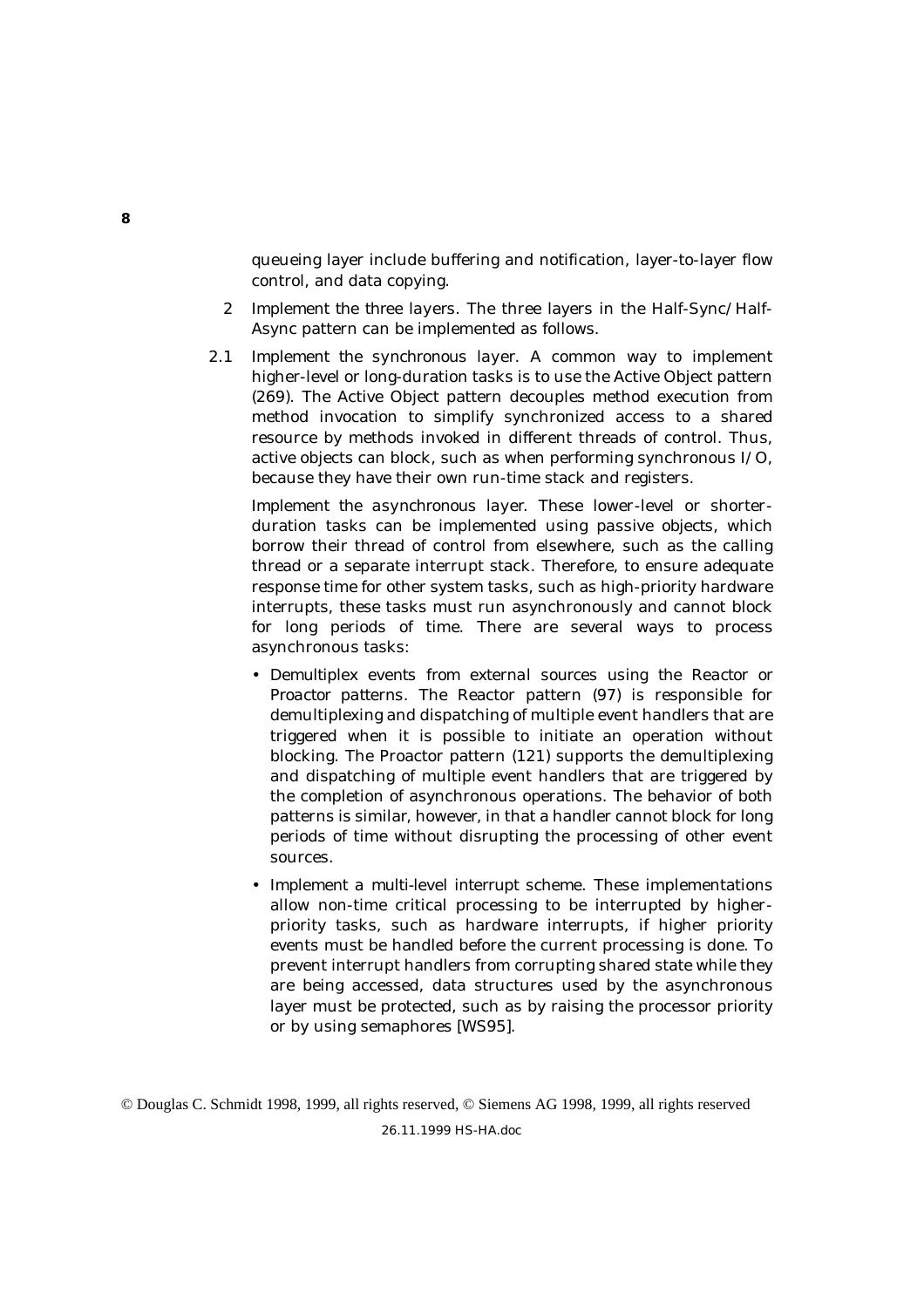- 2.2 *Implement the queueing layer*. For input processing, messages are typically 'pushed' from the asynchronous task layer to the queueing layer, where the synchronous task layer then 'pulls' the messages from the queueing layer. These roles are reversed for output processing. The following topics must be addressed when implementing the queueing layer.
	- *Define the queueing layer's buffering and notification mechanisms*. The presence of multiple CPUs, preemptive multi-threading, or asynchronous hardware interrupts enable the simultaneous execution of tasks in the asynchronous and synchronous layer. Therefore, concurrent access to internal queue message buffers must be serialized to avoid race conditions. In addition, it is necessary to notify a task in one layer when messages are passed to it from another layer.

The buffering and notification mechanisms provided by the queueing layer are typically implemented using synchronization primitives, such as semaphores, mutexes, and condition variables. These mechanisms ensure that messages can be inserted and removed to and from the queueing layer's message buffers without corrupting internal data structures. Likewise, these synchronization mechanisms can be used to notify the appropriate tasks when data has arrived for them in the queueing layer.

The Message Oueue components in the examples from the Monitor Object (299) and Active Object (269) patterns illustrates various techniques for implementing a queueing layer.

• *Define a layer-to-layer flow control mechanism*. Systems cannot devote an unlimited amount of resources to buffer messages in the queueing layer. Therefore, it is necessary to regulate the amount of data that is passed between the synchronous and asynchronous layers. Layer-to-layer flow control is a technique that prevents synchronous tasks from flooding the asynchronous layer at a faster rate than messages can be transmitted and queued on network interfaces [SchSu93].

Tasks in the synchronous layer can block. Thus, a common flow control policy is to put a task to sleep if it produces and queues more than a certain amount of data. When the asynchronous task layer drains the queue below a certain level the synchronous task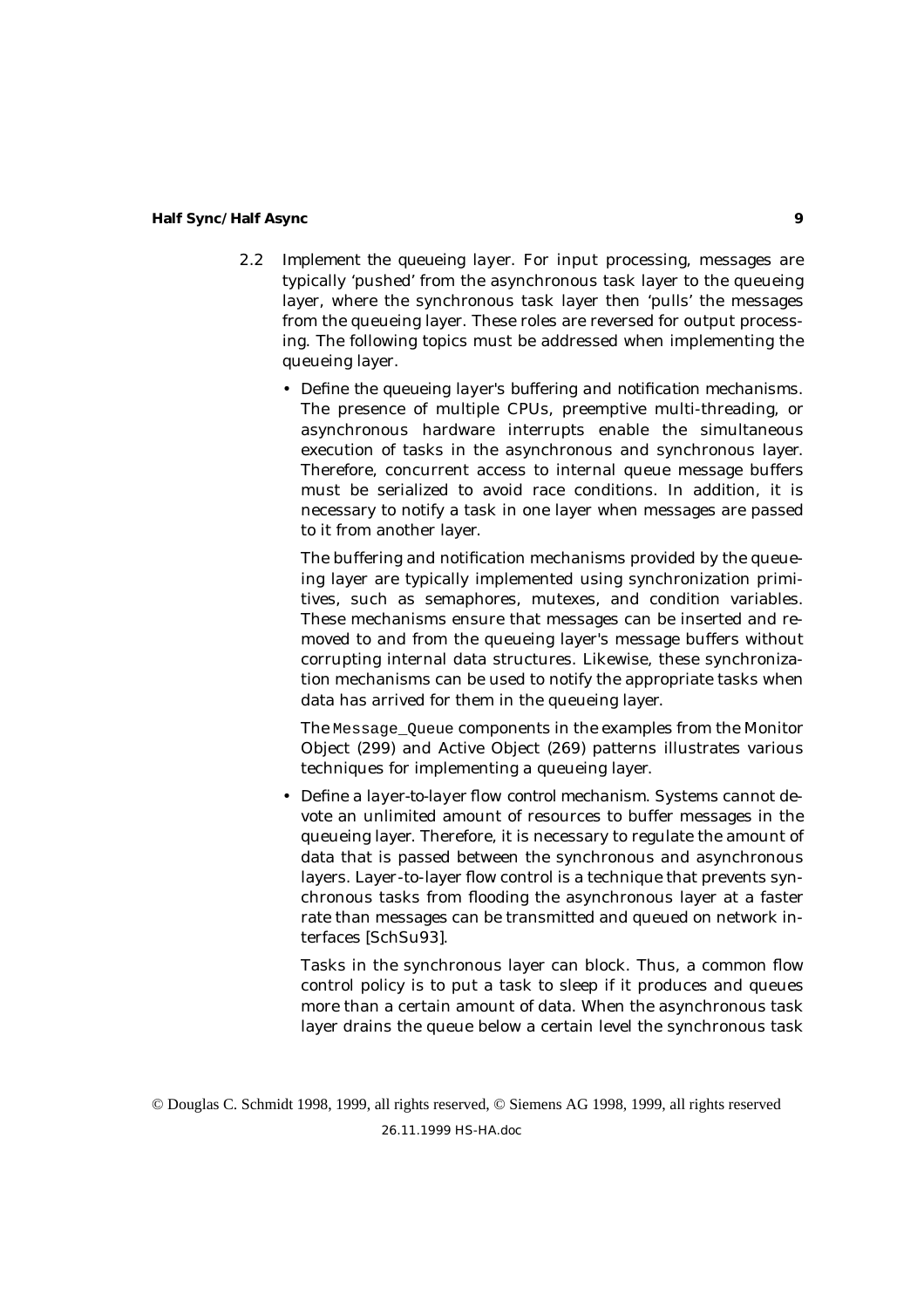can be awakened to continue. In contrast, tasks in the asynchronous layer cannot block. Therefore, if they produce an excessive amount of data a common flow control policy is to have the queueing layer discard messages. If the messages are associated with a reliable connection-oriented transport protocol, such as TCP, the sender will eventually timeout and retransmit.

• *Minimize data copying overhead*. Some systems, such as BSD UNIX, place the queueing layer at the boundary between user-level and kernel-level protection domains. A common way to decouple these protection domains is to copy messages from user to kernel and vice versa. However, this increases system bus and memory load, which may degrade performance significantly when large messages are moved across protection domains.

One way to reduce data copying is to allocate a region of memory that is shared between the synchronous task layer and the asynchronous task layer [DP93]. This design allows the two layers to exchange data directly, without copying data in the queueing layer. For example, [CP95] presents an I/O subsystem that minimizes boundary-crossing penalties by using polled interrupts to improve the handling of continuous media I/O streams. In addition, this approach provides a buffer management system that allows efficient page remapping and shared memory mechanisms to be used between application processes, the kernel, and its devices.

**Example Resolved** The BSD UNIX operating system [MBKQ96] [Ste97] demultiplexes and coordinates communication between application processes and I/O device hardware controlled by the BSD UNIX kernel. In the following, we illustrate how the BSD UNIX applies the Half-Sync/ Half-Async pattern to receive data through its TCP/IP protocol stack over Ethernet. We focus on the synchronous invocation of a read() system call, asynchronous reception and protocol processing of data

© Douglas C. Schmidt 1998, 1999, all rights reserved, © Siemens AG 1998, 1999, all rights reserved 26.11.1999 HS-HA.doc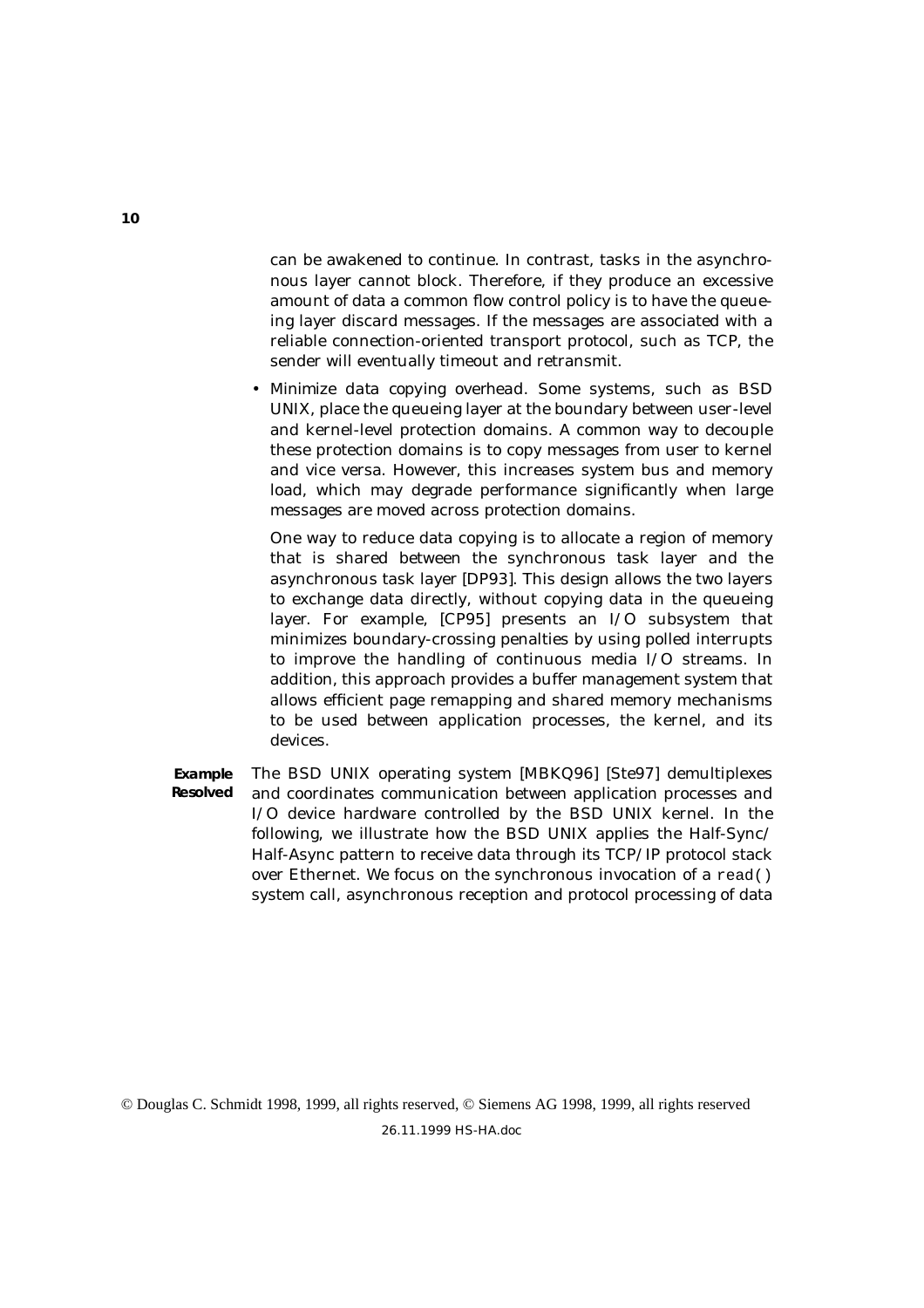

arriving on a network interface, and synchronous completion of the

To reduce the complexity of network programming, application processes commonly perform I/O *synchronously* via read() and write() operations. For instance, an application process can receive its data from the socket layer synchronously using the read() system call. Moreover, an application can make read() calls at any point during its execution. If the data is not available yet, the operating system kernel can put the process to sleep until the data arrives from the network, thereby allowing other application processes to proceed concurrently.

For instance, consider an application process that receives TCP data from the connected socket handle. To the application process, the read() system call on the connection appears to be a synchronous operation, for example, the process invokes read() and the data is returned subsequently. Several asynchronous steps occur to implement this system call, however, as described below.

When a read() call is issued it traps into the kernel, which vectors it synchronously into the network socket code. The thread of control ends up in the kernel's soreceive() function, which handles many types of sockets, such as datagram sockets and stream sockets, and transfers the data from the socket queue to the user. In addition, this function performs the 'Half-Sync' part of the BSD UNIX operating system processing.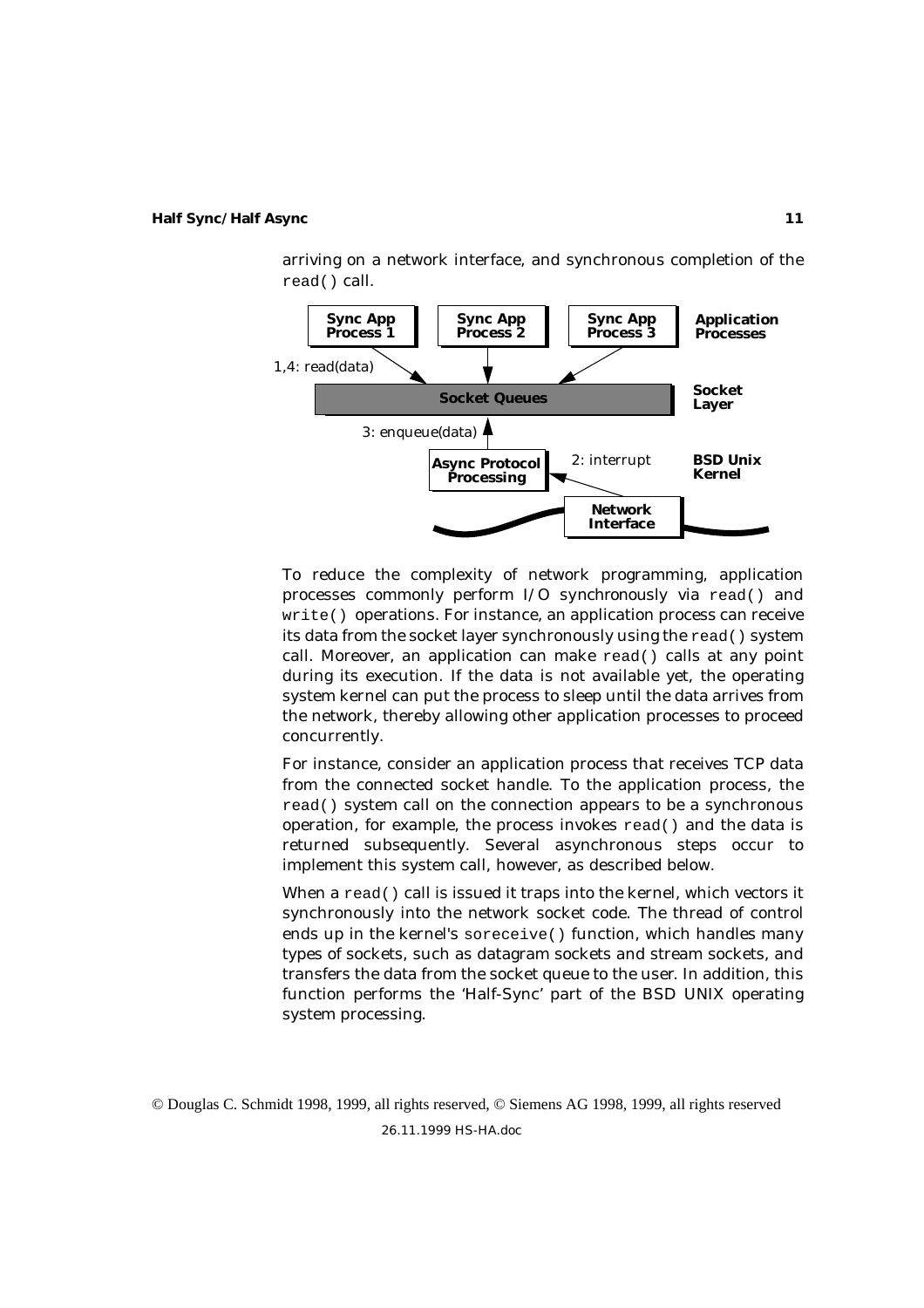#### A simplified description of soreceive() is shown below:

```
/* Receive data from a socket after being invoked
synchronously on behalf of an application
process's read() system call. */
int soreceive ( ... ) {
    for (i; j) {
         if (not enough data to satisfy read request) {
             /***** Note! *****
             The following call forms the boundary
             between the Sync and Async layers. */
             sbwait (...); /* wait for data */
         }
         else
             break;
    }
    /* copy data to user's buffer at normal priority */
    uiomove (...);
    return (error code); /* returns 0 if no error */
}
```
The code above illustrates the boundary between the synchronous application process layer and the asynchronous kernel layer. Although an application process can sleep while waiting for data, the kernel cannot sleep because other application processes and I/O devices in the system may require its services.

There are two ways the user's read() operation can be handled by soreceive(), depending on the characteristics of the socket and the amount of data in the socket queue:

- *Completely synchronous*. If the data requested by the application is in the socket queue it is copied out immediately and the operation completes synchronously.
- *Half-synchronous and half-asynchronous*. If the data requested by the application has not yet arrived, the kernel will call the sbwait() function to put the application process to sleep until the requested data arrives.

Once  $s$ bwait() puts the process to sleep, the operating system scheduler will context switch to another process that is ready to run. To the original application process, however, the read() system call appears to execute synchronously. When packet(s) containing the requested data arrive the kernel will process them asynchronously, as described below. When enough data has been placed in the socket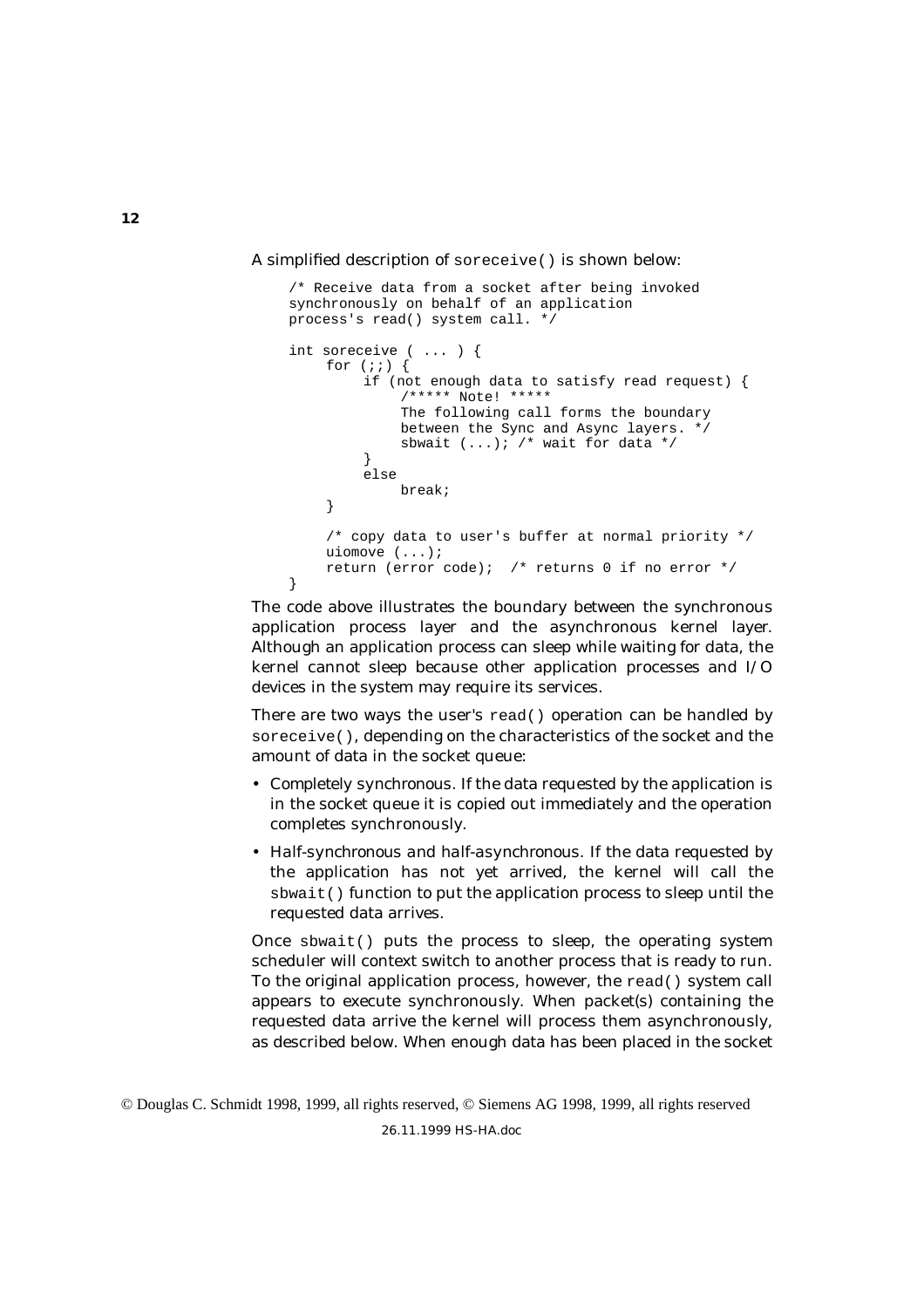queue to satisfy the user's request the kernel will wakeup the original process and complete the read() system call, which returns synchronously to the application.

To maximize performance within the BSD UNIX kernel, all processing tasks are executed *asynchronously* because I/O devices are driven by hardware interrupts. For instance, packets arriving on network interfaces are delivered to the kernel via interrupt handlers initiated asynchronously by the hardware. These handlers receive packets from devices and trigger subsequent asynchronous processing of higher-layer protocols, such as IP, TCP, or UDP. Valid packets containing application data are ultimately queued at the socket layer, where the BSD UNIX kernel schedules and dispatches application processes waiting to produce or consume the data synchronously.

For instance, the 'half-async' processing associated with an application's read() system call starts with a packet arriving on a network interface, which causes an asynchronous hardware interrupt. All incoming packet processing is done in the context of an interrupt handler. It is not possible to sleep in the BSD UNIX kernel during an interrupt because there is no application process context and no dedicated thread of control. Therefore, an interrupt handler must borrow the caller's thread of control, such as its stack and registers. The BSD UNIX kernel uses this strategy to borrow the thread of control from interrupt handlers and from application processes that perform system calls.

Conventional versions of BSD UNIX use a two-level interrupt scheme to handle packet processing. Hardware critical processing is done at a high priority and less time critical software processing is done at a lower priority level. This two-level interrupt scheme prevents the overhead of software protocol processing from delaying the servicing of other hardware interrupts.

The two-level BSD UNIX packet processing scheme is divided into *hardware-specific processing* and *software protocol processing*. When a packet arrives on a network interface it causes an interrupt at that interface's interrupt priority. The operating system services the hardware interrupt and then enqueues the packet on the input queue in the protocol layer, such as the IP protocol. A network software interrupt is then scheduled to service that queue at a lower priority. Once the network hardware interrupt is serviced, the rest of the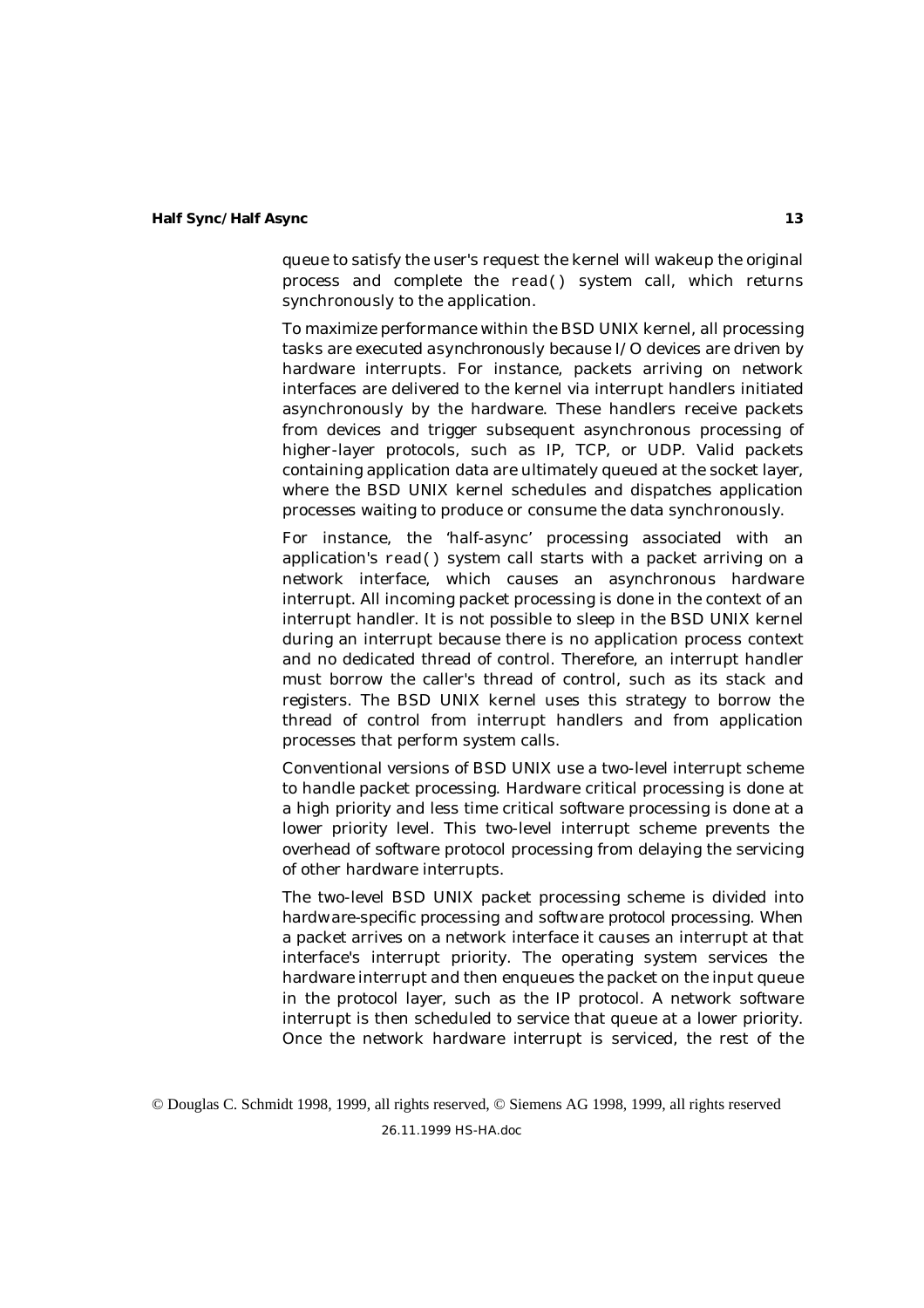protocol processing is done at the lower priority level as long as there are no other higher level interrupts pending.

If the packet is destined for a local process it is handed off to the transport protocol layer. The transport layer performs additional protocol processing, such as TCP segment reassembly and acknowledgments. Eventually, the transport layer appends the data to the receive socket queue and calls sbwakeup(). This call wakes up the original process that was sleeping in soreceive() waiting for data on that socket queue. Once this is done, the software interrupt is finished processing the packet.

The following code illustrates the general flow of control in the BSD UNIX kernel, starting with ipintr(), up through tcp\_input(), to sowakeup(), which forms the boundary between the asynchronous and synchronous layers. The first function is  $ipintf()$ , which handles inbound IP packets, as follows:

```
int ipintr (...) {
    int s;
    struct mbuf *m;
    /* loop, until there are no more packets */
    for (i; j) {
         /* dequeue next packet */
        IF_DEQUEUE (&ipintrq, m);
         /* return if no more packets
        if (m == 0) return; */
         if (packet not for us) {
             /* route and forward packet */
         } else {
             /* packet for us... reassemble and call the
             protocol input function, i.e.,tcp_input(),
             to pass the packet up to the transport
             protocol. */
             (*inetsw[ip_protox[ip->ip_p]].pr_input)
                  (m, hlen);
         }
}
```
When a TCP/IP packet is received by  $ipintr()$ , the inetsw() 'protocol switch' invokes the tcp\_input() function, which processes inbound TCP packets:

© Douglas C. Schmidt 1998, 1999, all rights reserved, © Siemens AG 1998, 1999, all rights reserved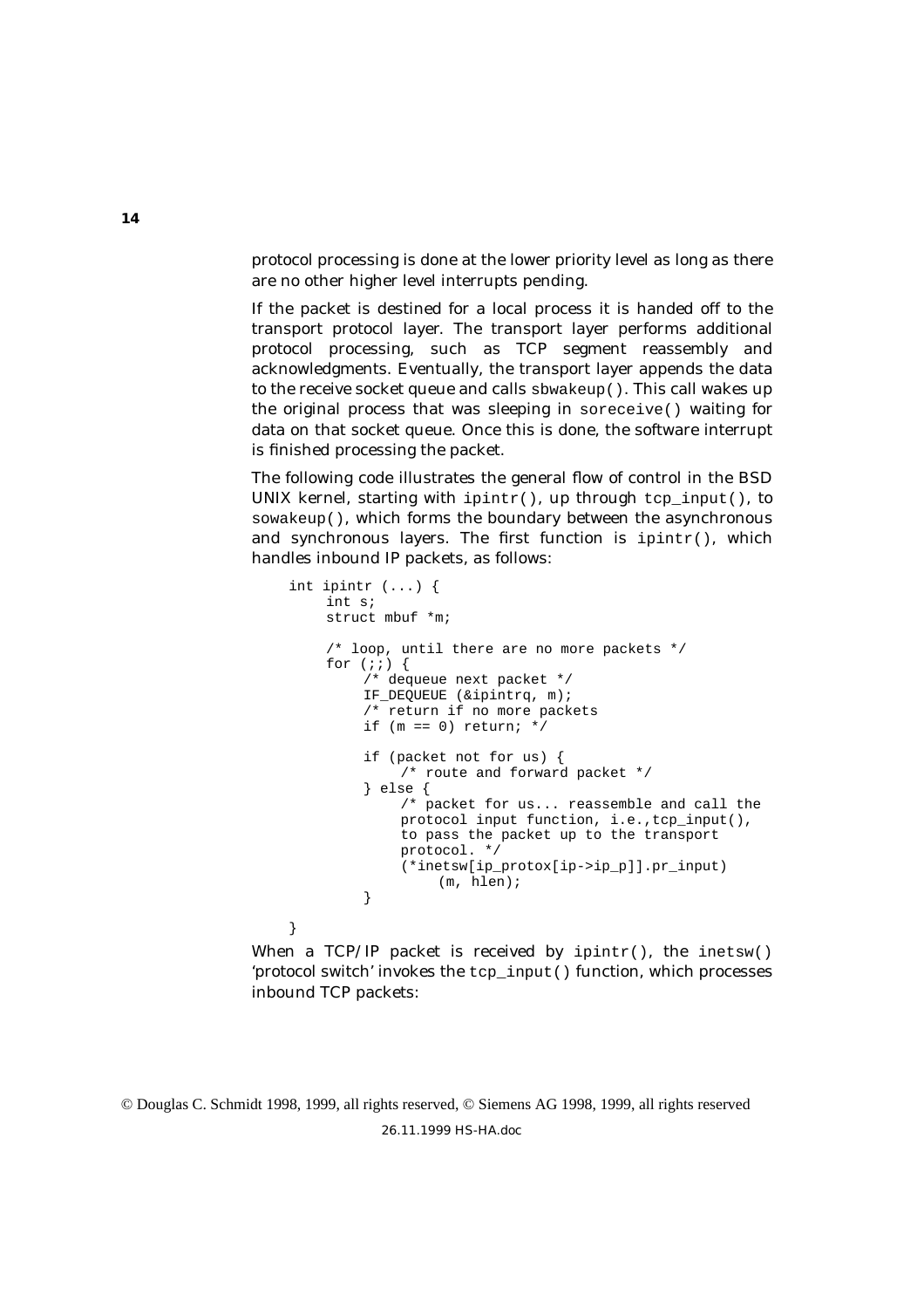```
int tcp_input (m, iphlen) {
    /* Much complicated protocol processing omitted... */
    /* We come here to pass data up to the application. */
    sbappend (&so->so_rcv, m);
    sowakeup((so), &(so)->so_rcv);
    /* ... */
}
```
The sowakeup() function wakes up the application process that was asleep in read() waiting for data to arrive from a TCP connection. As discussed below, this function forms the boundary between the asynchronous and synchronous layers.

When incoming data is appended to the appropriate socket queue, the sowakeup() is invoked if an application process is asleep waiting for data to be placed into its buffer.

```
void sowakeup (so, sb) {
    /* ... */
    if (an application process is asleep on this queue) {
         /***** Note! *****
         The following call forms the boundary
         between the Async and Sync layers. */
         wakeup ((caddr_t) &sb->sb_cc);
    }
}
```
When a process goes to sleep there is a 'handle' associated with that process. To wake up a sleeping process the BSD UNIX kernel invokes the wakeup() call on that handle. A process waiting for an event will typically use the address of the data structure related to that event as its handle. In the current example, the address of the socket receive queue (sb->sc\_cc) is used as a handle.

If there are no processes waiting for data on a socket queue nothing interesting happens.2 In our example use case, however, the original process was sleeping in soreceive() waiting for data. Therefore, the kernel will wake up this process in the soreceive() function, which loops back to check if enough data has arrived to satisfy the read() operation. If all the data requested by the application has arrived soreceive() will copy the data to the user's buffer and the system call will return.To the application process, the read() call appeared

<sup>2.</sup> Note that the kernel never blocks, however, and is always doing something 'interesting', even if that something is simply running an 'idle' process.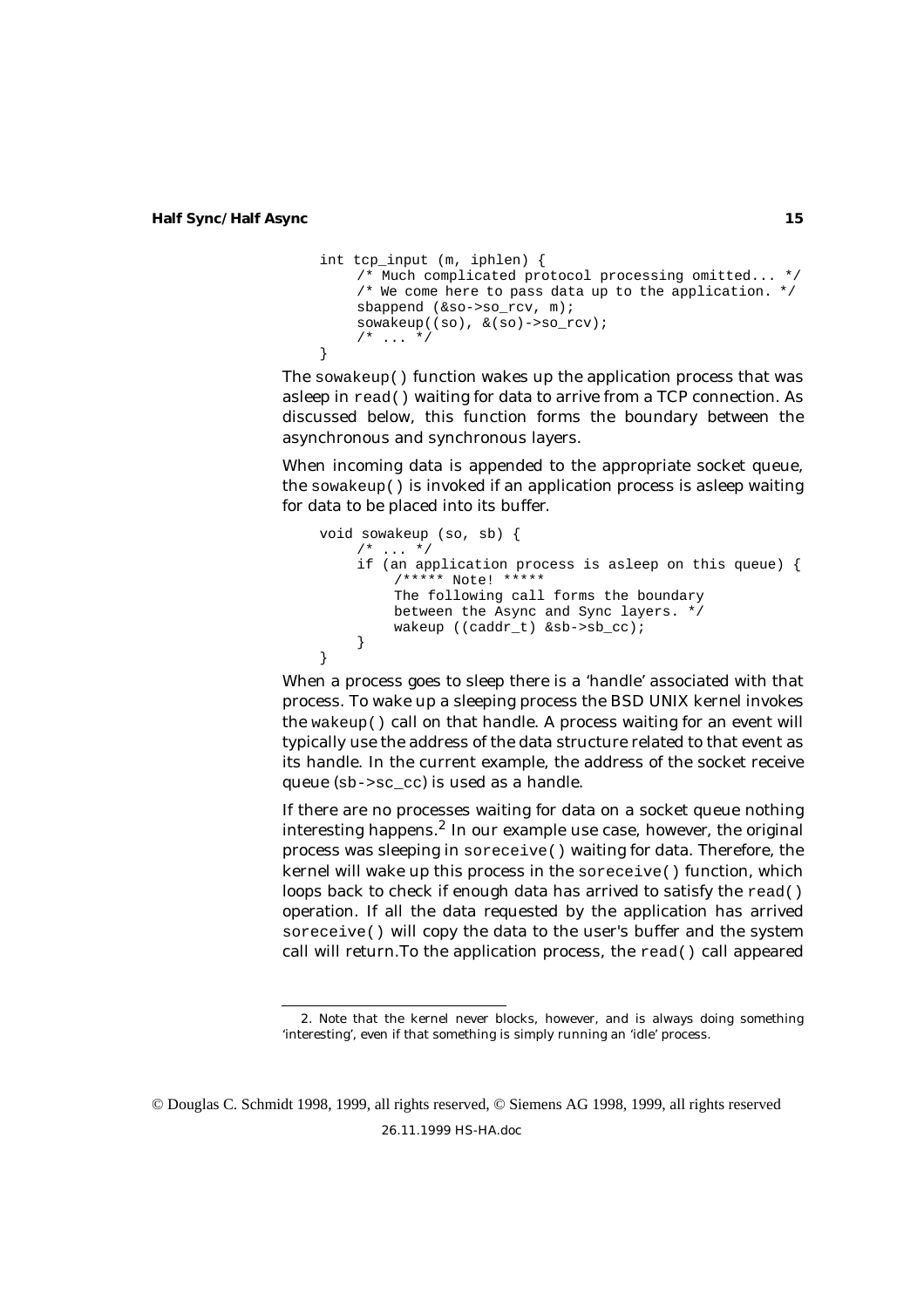to be synchronous, even though asynchronous processing and context switching were performed while the process was sleeping.

**Variants** *Combining asynchronous notification with synchronous I/O*. It is possible for the synchronous task layer to be notified asynchronously when data is buffered at the queueing layer. For instance, the UNIX SIGIO signal-driven I/O mechanism is implemented using this technique [Ste97]. In this case, a signal is used to 'push' a notification to a higher-level application process. This process can then use read() to 'pull' the data synchronously from the queueing layer without blocking.

> *Spawning synchronous threads on-demand from asynchronous handlers.* Another way to combine asynchronous notifications with synchronous I/O is to spawn a thread on-demand when an asynchronous operation is invoked. I/O is then performed synchronously in the new thread. This approach ensures that the resources devoted to I/O tasks are a function of the number of work requests being processed in the system.

> *Providing asynchronous I/O to higher-level tasks*. Some systems extend the preceding model still further by allowing notifications to push data along to the higher-level tasks. This approach is used in the extended signal interface for UNIX System V Release 4 (SVR4). In this case, a buffer pointer is passed along to the handler function called by the operating system when a signal occurs.

> Windows NT supports a similar mechanism using overlapped I/O and I/O completion ports [Sol98].In this case, when an asynchronous operation completes its associated overlapped I/O structure indicates which operation completed and passes any data along. The Proactor pattern (121) and Asynchronous Completion Token pattern (149) describes how to structure applications to take advantage of asynchronous operations and overlapped I/O.

> *Providing synchronous I/O to lower-level tasks*. Single-threaded operating systems, such as BSD UNIX, usually support a hybrid synchronous/asynchronous I/O model only for higher-level application tasks. In these systems, lower-level kernel tasks are restricted to asynchronous I/O. Multi-threaded systems permit synchronous I/O operations in the kernel if multiple wait contexts are supported via threads. This is useful for implementing polled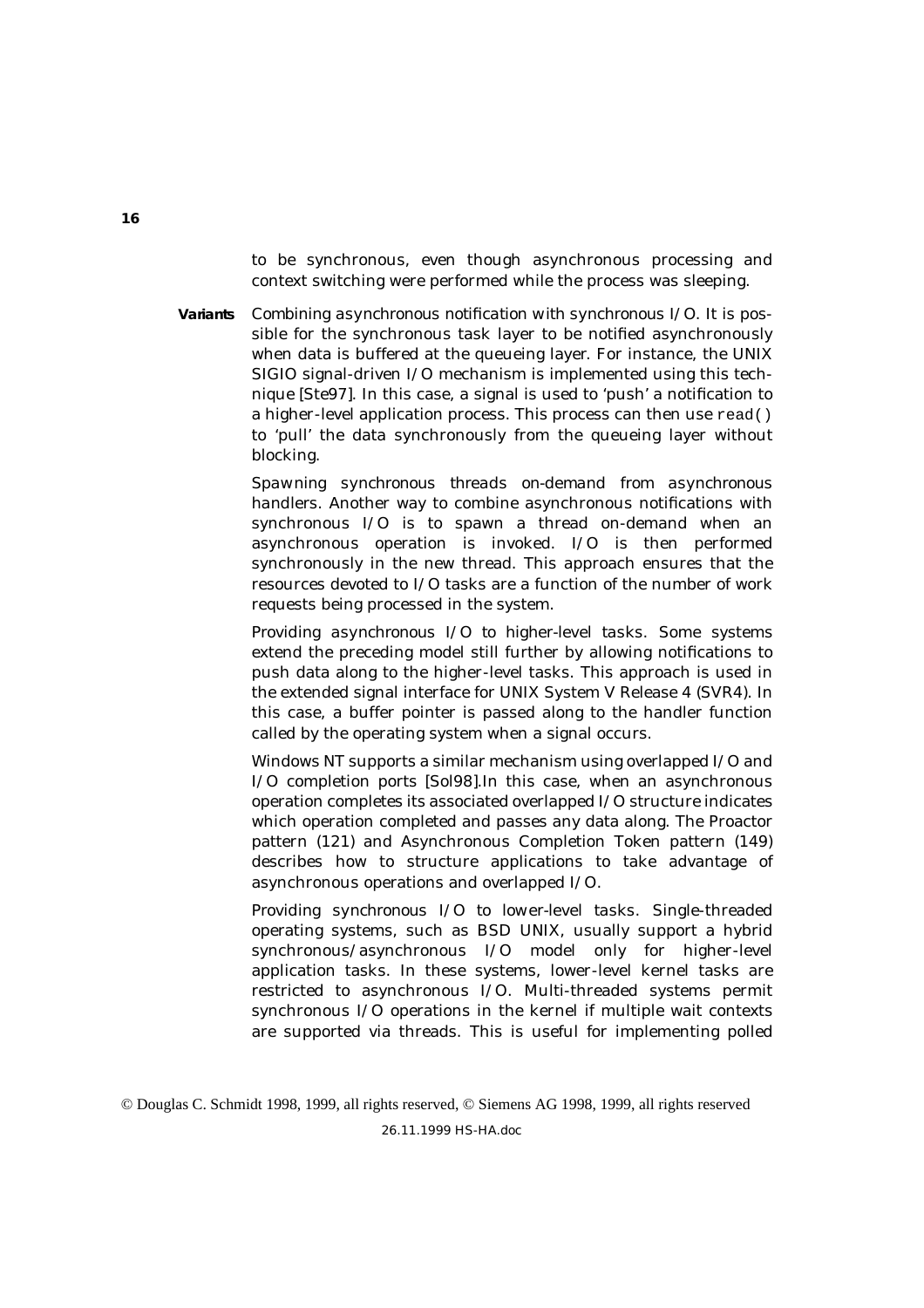interrupts, which reduce the amount of context switching for highperformance continuous media systems by dedicating a kernel thread to poll a field in shared memory at regular intervals [CP95].

If the asynchronous task layer possesses its own thread of control it can run autonomously and use the queueing layer to pass messages to the synchronous task layer. Micro-kernel operating systems, such as Mach or Amoeba [Tan95], typically use this design. The microkernel runs as a separate 'process' that exchanges messages with application processes [Bl90].

**Known Uses UNIX Networking Subsystems**. The BSD UNIX networking subsystem [MBKQ96] and the original System V UNIX STREAMS communication framework [Ri84] use the Half-Sync/Half-Async pattern to structure the concurrent I/O architecture of application processes and the operating system kernel. All I/O in these kernels is asynchronous and triggered by interrupts. The queueing layer is implemented by the Socket layer in BSD and by STREAM heads in System V STREAMS. I/O for application processes is synchronous. Most UNIX network daemons, such as telnet and ftp, are developed as application processes that call the synchronous higher-level read()/write() system calls. This design shields developers from the complexity of asynchronous I/O handled by the kernel. There are provisions for notifications, however, such as the SIGIO signal mechanism, that can be used to trigger synchronous I/O asynchronously.

> **CORBA ORBs**. The multi-threaded version of Orbix, MT-Orbix [Bak97]*,* uses several variations of the Half-Sync/Half-Async pattern to dispatch CORBA remote operations in a concurrent server. In the asynchronous layer of MT-Orbix, a separate thread is associated with each socket handle that is connected to a client. Each thread blocks synchronously reading CORBA requests from the client. When a request is received it is demultiplexed and inserted into the queueing layer. An active object thread in the synchronous layer then wakes up, dequeues the request, and processes it to completion by performing an upcall to the CORBA servant.

> **ACE**. The ACE framework [Sch97] uses the Half-Sync/Half-Async pattern in an application-level Gateway [Sch96] that routes messages between peers in a distributed system. The Reactor pattern (97) is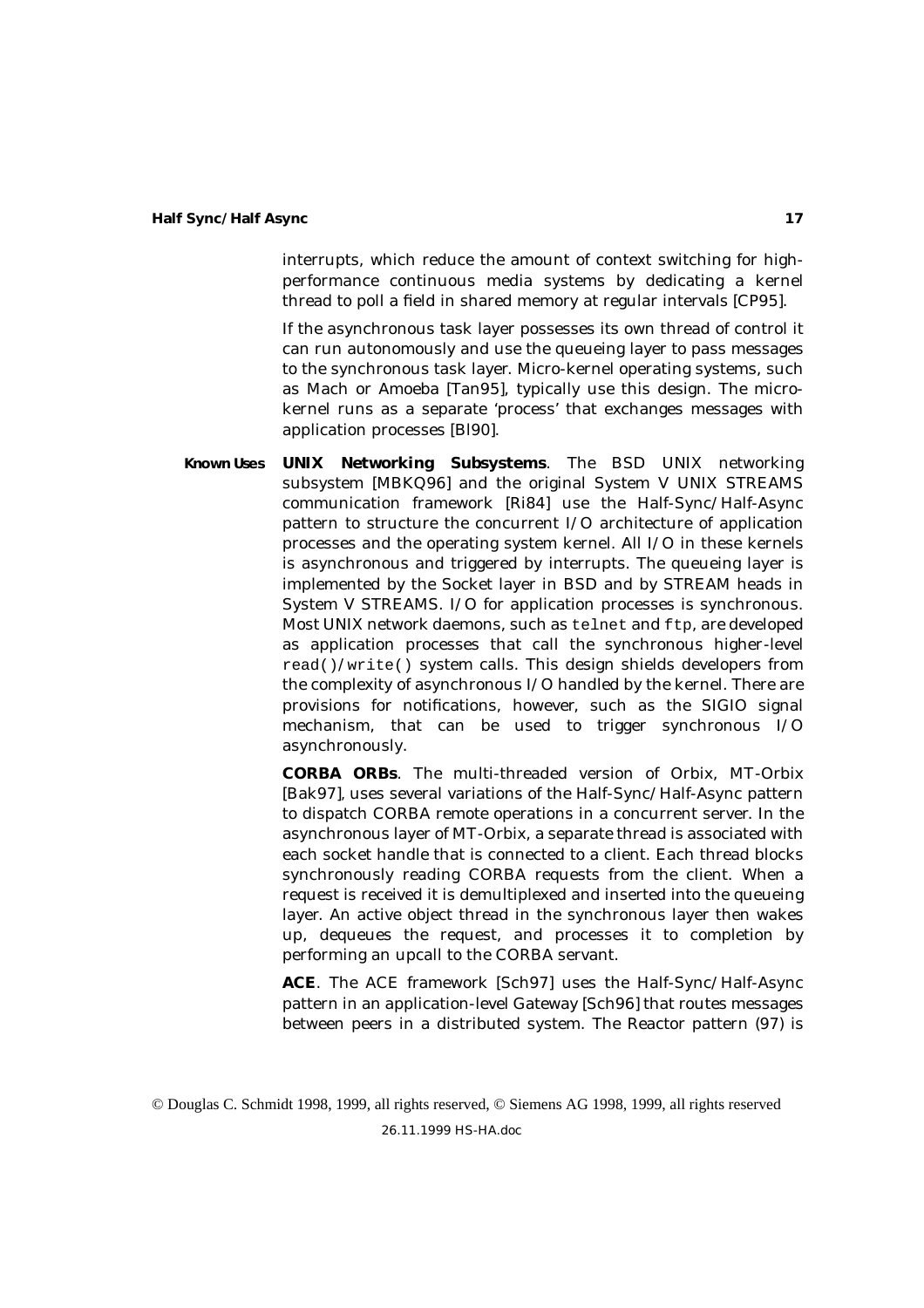used to implement an object-oriented demultiplexing and dispatching mechanism that handles indication events asynchronously, the ACE Message Queue class implements the queueing layer, and the ACE Task class implements the Active Object pattern (269) in the synchronous task layer.

**Conduit**. The Conduit communication framework [Zweig90] from the Choices operating system project [CIRM93] implements an objectoriented version of the Half-Sync/Half-Async pattern. Application processes are synchronous active objects, an Adapter Conduit serves as the queueing layer, and the Conduit micro-kernel operates asynchronously.

**Consequences** The Half-Sync/Half-Async pattern has the following **benefits**:

*Simplification and performance*. Higher-level synchronous processing tasks are simplified, without degrading overall system performance. In complex concurrent systems, there are often many more high-layer processing tasks than low-layer tasks. Therefore, decoupling higherlayer synchronous tasks from lower-level asynchronous processing tasks simplifies the overall system because complex concurrency control, interrupt handling, and timing tasks can be localized within the asynchronous task layer. The asynchronous layer also handles low-level details, such as interrupt handling, that may be hard for application developers to program. In addition, the asynchronous layer can manage the interaction with hardware-specific components, such as DMA, memory management, and I/O device registers.

Moreover, the use of synchronous I/O can simplify programming and improve performance on multi-processor platforms. For example, long-duration data transfers, such as downloading a large medical image from a database [PHS96], can be simplified and performed efficiently by using synchronous I/O. One processor can be dedicated to the thread transferring the data, which enables the instruction and data cache of that CPU to be associated with the entire transfer operation.

*Separation of concerns*. Synchronization policies in each layer are decoupled. Therefore, each layer need not use the same concurrency control strategies. In the single-threaded BSD UNIX kernel, for instance, the asynchronous task layer implements synchronization via low-level mechanisms, such as raising and lowering CPU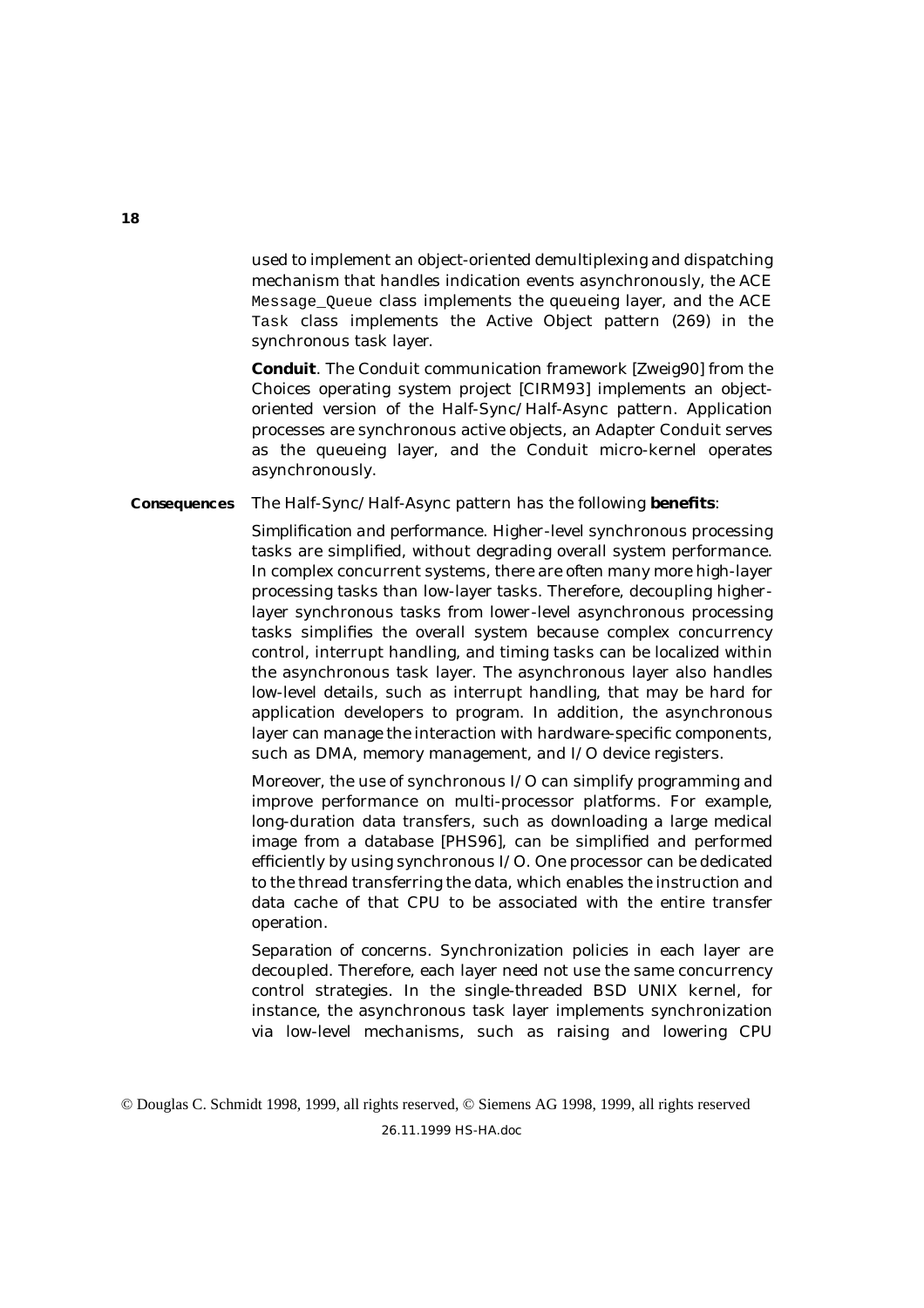interrupt levels. In contrast, application processes in the synchronous task layer implement synchronization via higher-level mechanisms, such as monitor objects (299) and message queues.

 $\rightarrow$  For example, legacy libraries like X windows and Sun RPC are often non-reentrant. Therefore, multiple threads of control cannot safely invoke these library functions concurrently. However, to ensure quality of service or to take advantages of multiple CPUs, it may be necessary to perform bulk data transfers or database queries in separate threads. The Half-Sync/Half-Async pattern can be used to decouple the single-threaded portions of an application from the multi-threaded portions. This decoupling of synchronization policies in each layer enables non-reentrant functions to be used correctly, without requiring changes to existing code. <del>□</del>

*Centralization*. Inter-layer communication is localized at a single point because all interaction is mediated by the queueing layer. The queueing layer buffers messages passed between the other two layers. This eliminates the complexity of locking and serialization that would occur if the synchronous and asynchronous task layers accessed each other's memory directly.

However, the Half-Sync/Half-Async pattern also has the following **liabilities**:

*A boundary-crossing penalty may be incurred* from synchronization, data copying, and context switching overhead. This overhead typically occurs when data is transferred between the synchronous and asynchronous task layer via the queueing layer. In particular, most operating systems that use the Half-Sync/Half-Async pattern place the queueing layer at the boundary between the user-level and kernel-level protection domains. A significant performance penalty may be incurred when crossing this boundary. For example, the socket layer in BSD UNIX accounts for a large percentage of the overall TCP/IP networking overhead [HP91].

*Asynchronous I/O for higher-level tasks is lacking*. Depending on the design of system interfaces, it may not be possible for higher-level tasks to utilize low-level asynchronous I/O devices. Thus, the system I/O structure may prevent applications from using the hardware efficiently, even if external devices support asynchronous overlap of computation and communication.